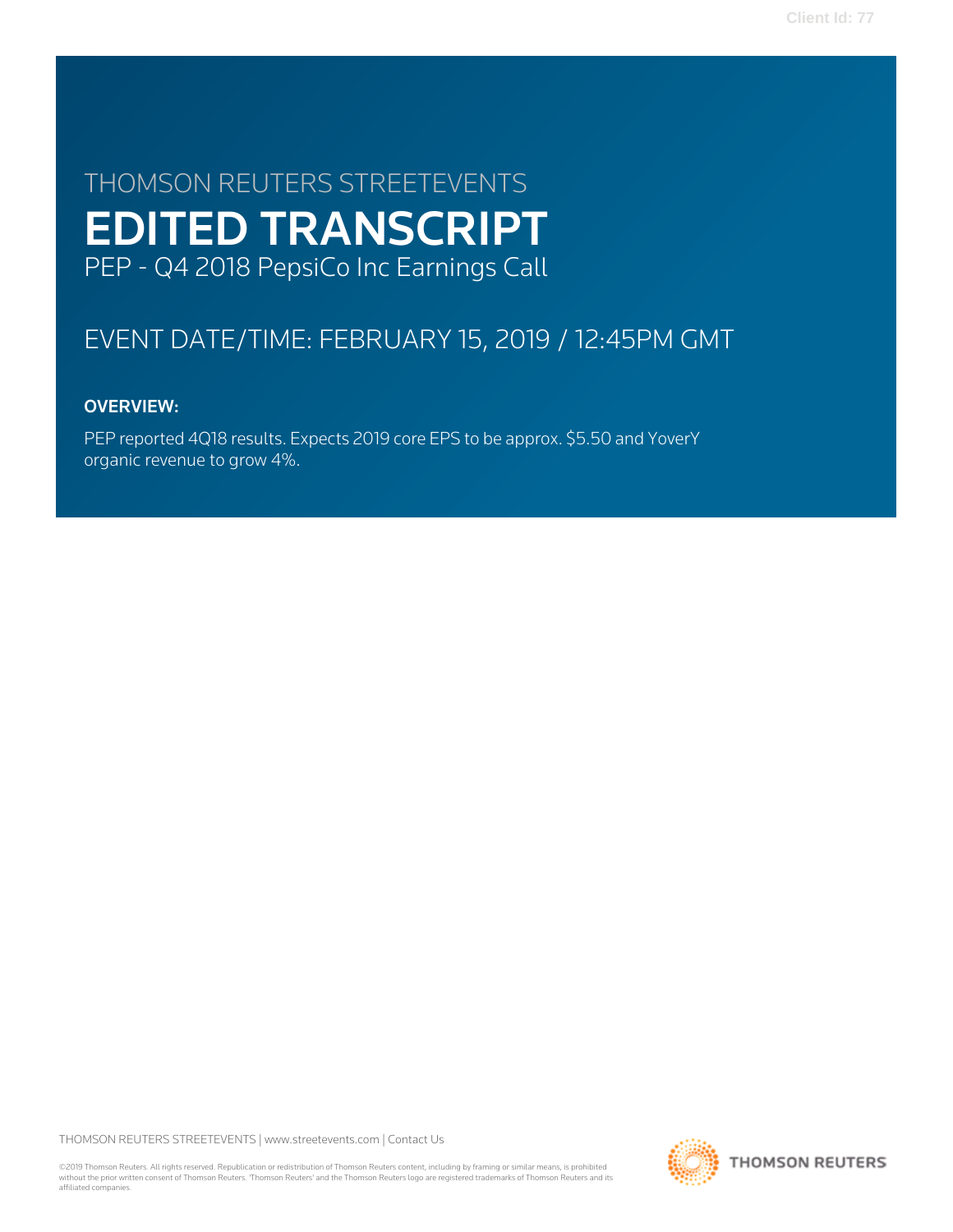#### **CORPORATE PARTICIPANTS**

**[Hugh F. Johnston](#page-6-0)** PepsiCo, Inc. - Vice Chairman, Executive VP & CFO **[Jamie Caulfield](#page-1-0)** PepsiCo, Inc. - SVP of IR **[Ramon Luis Laguarta](#page-2-0)** PepsiCo, Inc. - Chairman, President & CEO

## **CONFERENCE CALL PARTICIPANTS**

**[Ali Dibadj](#page-8-0)** Sanford C. Bernstein & Co., LLC., Research Division - SVP and Senior Analyst **[Andrea Faria Teixeira](#page-10-0)** JP Morgan Chase & Co, Research Division - MD **[Bonnie Lee Herzog](#page-12-0)** Wells Fargo Securities, LLC, Research Division - MD and Senior Beverage & Tobacco Analyst **[Bryan Douglass Spillane](#page-7-0)** BofA Merrill Lynch, Research Division - MD of Equity Research **[Caroline Shan Levy](#page-11-0)** Macquarie Research - Senior Analyst **[Dara Warren Mohsenian](#page-7-1)** Morgan Stanley, Research Division - MD **[Judy Eunjoo Hong](#page-9-0)** Goldman Sachs Group Inc., Research Division - MD, Senior Analyst & Co-Head of the GIR Asian Professionals Network **[Kevin Michael Grundy](#page-13-0)** Jefferies LLC, Research Division - Senior VP & Equity Analyst **[Lauren Rae Lieberman](#page-8-1)** Barclays Bank PLC, Research Division - MD & Senior Research Analyst **[Laurent Daniel Grandet](#page-13-1)** Guggenheim Securities, LLC, Research Division - Senior Analyst and MD of the Consumer & Retail Team **[Stephen Robert R. Powers](#page-10-1)** Deutsche Bank AG, Research Division - Research Analyst

### **PRESENTATION**

#### **Operator**

<span id="page-1-0"></span>Good morning, and welcome to PepsiCo's Fourth Quarter 2018 Earnings Conference Call. (Operator Instructions) Today's call is being recorded and will be archived at www.pepsico.com. It is now my pleasure to introduce Mr. Jamie Caulfield, Senior Vice President of Investor Relations. Mr. Caulfield, you may begin.

#### **Jamie Caulfield** - PepsiCo, Inc. - SVP of IR

Thank you, operator, and good morning, everyone. I'm joined this morning by PepsiCo's Chairman and CEO, Ramon Laguarta; and PepsiCo's Vice Chairman and CFO, Hugh Johnston. We'll begin with approximately 25 minutes of prepared comments from Ramon and Hugh, and then open the call up to your questions.

Before we begin, please take note of our cautionary statement. This conference call includes forward-looking statements, including statements regarding 2019 guidance and long-term targets, based on currently available information. Forward-looking statements inherently involve risks and uncertainties that could cause our actual results to differ materially from those predicted. Statements made on this conference call should be considered together with cautionary statements and other information contained in today's earnings release and in our most recent periodic reports filed with the SEC.

When discussing our financial results on today's call, we will refer to certain non-GAAP measures, which exclude certain items from our reported results. Such items include the impacts of certain tax-related matters, foreign exchange translations, acquisitions, divestitures, structural and other changes, and restructuring charges. You should refer to the glossary and other attachments to this morning's earnings release and to the Investor section of PepsiCo's website under the Events and Presentations tab to find full explanations and reconciliations of these non-GAAP measures.

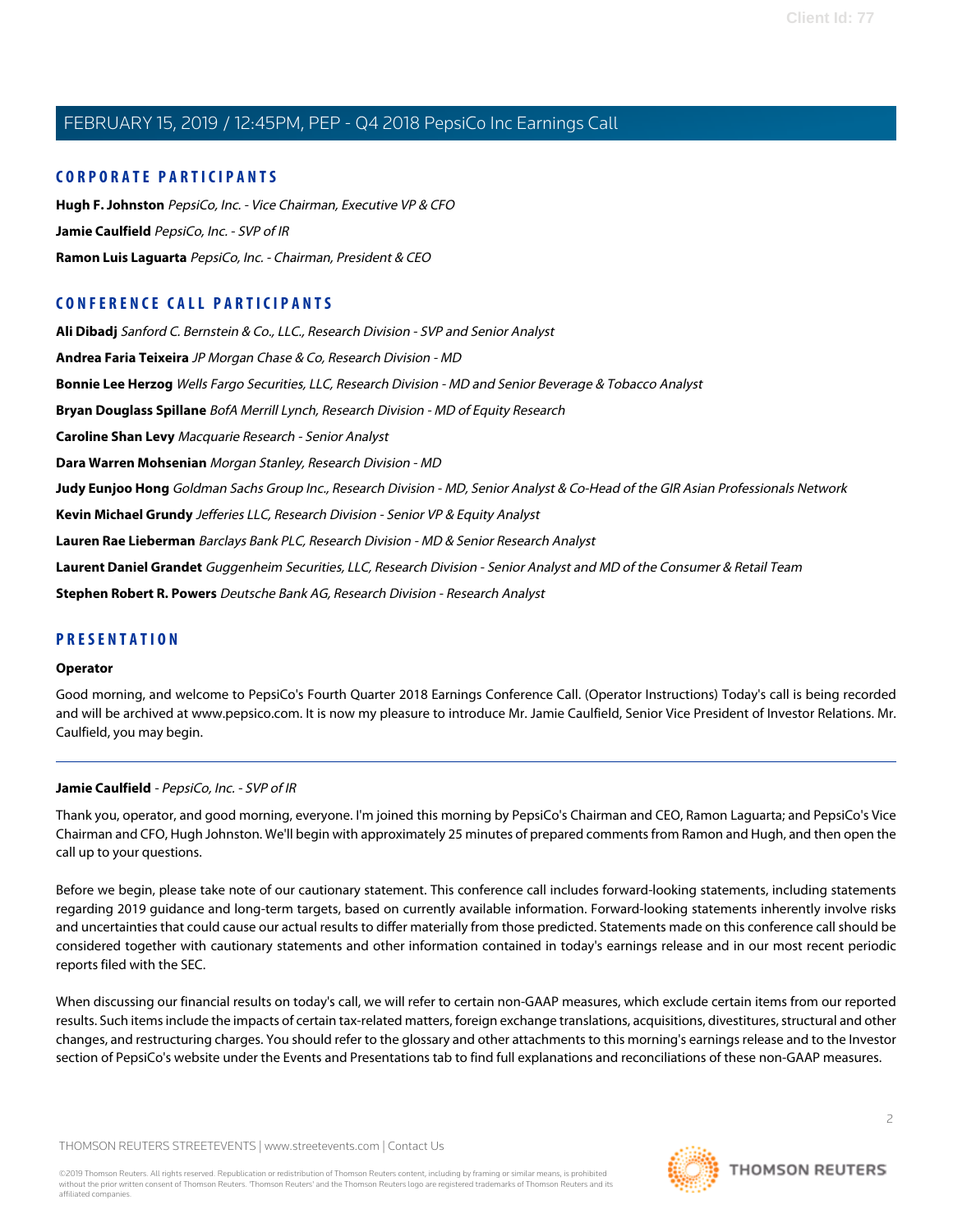And now it's my pleasure to introduce Ramon Laguarta.

#### <span id="page-2-0"></span>**Ramon Luis Laguarta** - PepsiCo, Inc. - Chairman, President & CEO

Thank you, Jamie, and good morning, everyone.

We'll begin this morning's call with a brief recap of 2018 performance, and then move on to a discussion at -- of go-forward priorities, long-term targets and the financial outlook for 2019.

So let's begin with 2018, which was a very successful year.

We met or exceeded each of the financial targets we outlined at the beginning of the year. Organic revenue grew 3.7%, which was a meaningful sequential acceleration from 2017. And within the year, we saw the rate of growth accelerate from 2.5% in the first half to 4.7% in the second half.

Purely North America and each one of the international divisions performed very well, and NAV made progress throughout the year with a return to organic revenue growth and improved pricing. At the same time, we continued to make investments in the business, and the solid momentum we have as we enter 2019 is a good indication that those investments are working.

#### Now on to priorities.

As most of you know, I assumed the role of CEO in early October, and I'm pleased to report that the transition has gone very well. And I'm fortunate step into the role at such a well positioned company. PepsiCo competes in attractive, large and growing categories. We've been leading -- we have leading brands and a broad portfolio capable of evolving into new growth spaces. We have a very well-developed geographic footprint, with a stronghold positions in our largest markets and very competitive positions in a number of other rapidly growing markets. We have a suite of strong and very relevant capabilities across the value chain that we've been -- that have been built and strengthened over the years.

We have scale that allows us to run our operations very efficiently and to leverage our capability investments across a large and global business.

We have highly engaged associates, a strong cohesive management team and deep talent bench. And we have a distinct winning culture that has its -- at its foundation, well embodied values and a strong sense of purpose.

These traits have enabled us to perform well in an environment characterized by highly-dynamic retail and competitive landscapes, shifting consumer habits and preferences, and volatile currencies, commodities and geopolitics.

Over the past 6 years, organic revenue growth has averaged 3.8%. Core operating margin has expanded by 1.6 percentage points. Core constant currency earnings per share growth has averaged 9%. Core ROIC has expanded by 9.5 percentage points to 24.8%. Dividends per share have grown 9% on a compound basis. And we're returning \$45 billion to shareholders through a combination of dividends and share repurchases.

I've spended the past 4 months deeply engaged in the business, connecting with our consumers, our customers and associates, as well as spending considerable time together as a senior leadership team, having no holds barred debates with a goal of focusing on what the opportunities are to make our company even faster, stronger and better. We looked for opportunities to improve our strategies, our portfolio of businesses, the strength and breadth of our capabilities, how we organize and get work done, how we can take our execution to new heights and how we can elevate our sense of purpose.

And from this review and assessment, we emerged with a set of what I'll call observation and a very clear set of go-forward priorities.

Let me begin with the observations.

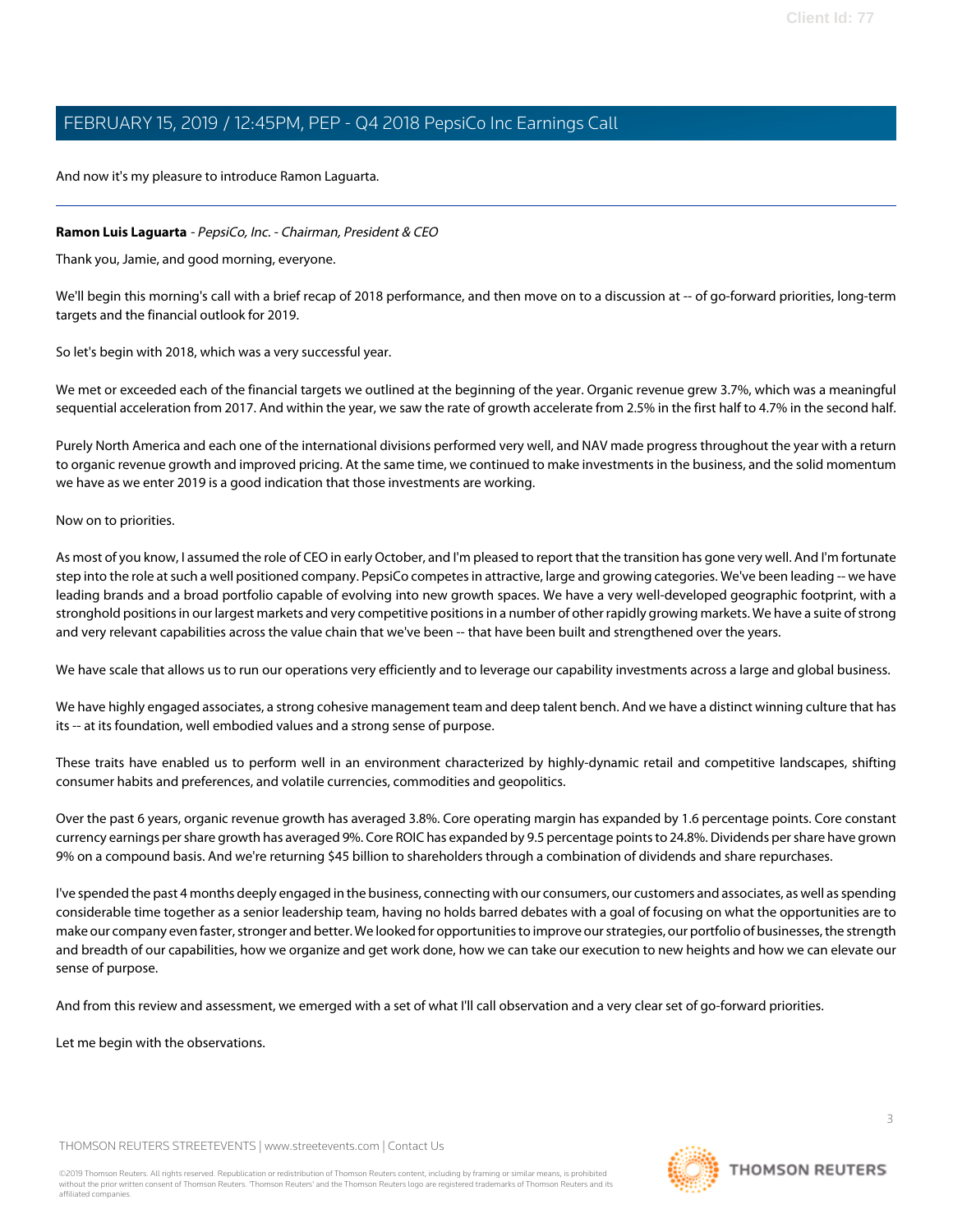Fundamentally, we're a highly-focused convenient food and beverage company. We compete in very attractive, large, growing and highly complementary categories that share many common characteristics, including consumers, customers, shoppers and occasions. Our ability to leverage the scale of our business to invest in and deploy new capabilities and technologies is a competitive advantage. Furthermore, we have tremendous potential to expand consumption across multiple dimensions. We believe we can capture a greater share of consumption occasions by considering to broaden our portfolio to provide greater choice to satisfy consumers evolving taste, whether they are seeking for an indulgent treat or a more nutritious snack, hydration or a functional drink, on-the-go convenience or take-home value. And we also see the opportunity to continue to increase consumers perceived visibility of our products as an additional growth avenue.

Relatedly, we believe our product and geographic portfolios make sense. And we do not currently see the need to shed or acquire businesses in any significant way. Those businesses are not squarely on strategy, are relatively small and generate very healthy cash flows. And there is no apparent value-creating path to divest them because of tax consequences and/or transaction complexity.

Let me go now into our individual businesses.

Frito-Lay in North America, our largest sector by profit, is an extremely strong businesses -- strong business that generates consistently attractive top line growth and has industry-leading margins and returns on invested capital.

The core of Fritos business remains very strong and growing. Over the years, Frito has successfully adopted its portfolio to address new demand spaces, mainly in more permissible and premium snacking. We've added new brands and product lines to capitalize on those opportunities, with products like simply, SunChips, Smartfood, Off the Eaten Path and Imagine. And we expect this approach will enable Frito to continue to compete very effectively across the spectrum of the snacks category.

Furthermore, we see more runway to continue to source volume from other micro snacks occasions in what that played to Fritos strengths -- in ways that play to Frito's strength.

Operationally, Frito runs extremely efficient and highly optimized supply chain and go-to-market systems. However, capacity utilization is very high on average and there are pockets where capacity is overstretched. We believe with added capacity, Frito will be even better positioned to capture new growth opportunities.

Let me move now to North America Beverages.

NAB, our largest sector by revenue, is an attractive business. It has many leading brands in growing beverage categories and operates a differentiated integrated business model. We believe our operating model is a competitive advantage that provides superior customer and system alignment, speed to market and systemwide efficiency.

With that said, in a dynamic market, NAB has faced a number of challenges over the past 18 months. New entrants have come to market in some of our stronghold categories. There are opportunities to improve some of our brand marketing and consumer engagement. And there are areas where we can step up our local marketplace execution.

We have good plans in place to address these opportunities. We've increased both the quality and level of A&M on key core brands, including Pepsi and Mountain Dew. We've increased our innovation to address new category entrants and to drive success in higher growth segments, with innovations like LIFEWTR, bubly, Gatorade Zero, new variants of Propel and extensions within our successful Starbucks and pure life -- Pure Leaf Tea guidance.

At the same time, we're having good success with Pepsi Zero Sugar, and this has been a key element in stabilizing the performance of our trademark Pepsi business.

And we're making changes to our NAB organization structure and adding frontline resources to make us a more agile and respondent to local commercial opportunities and local competitive actions.

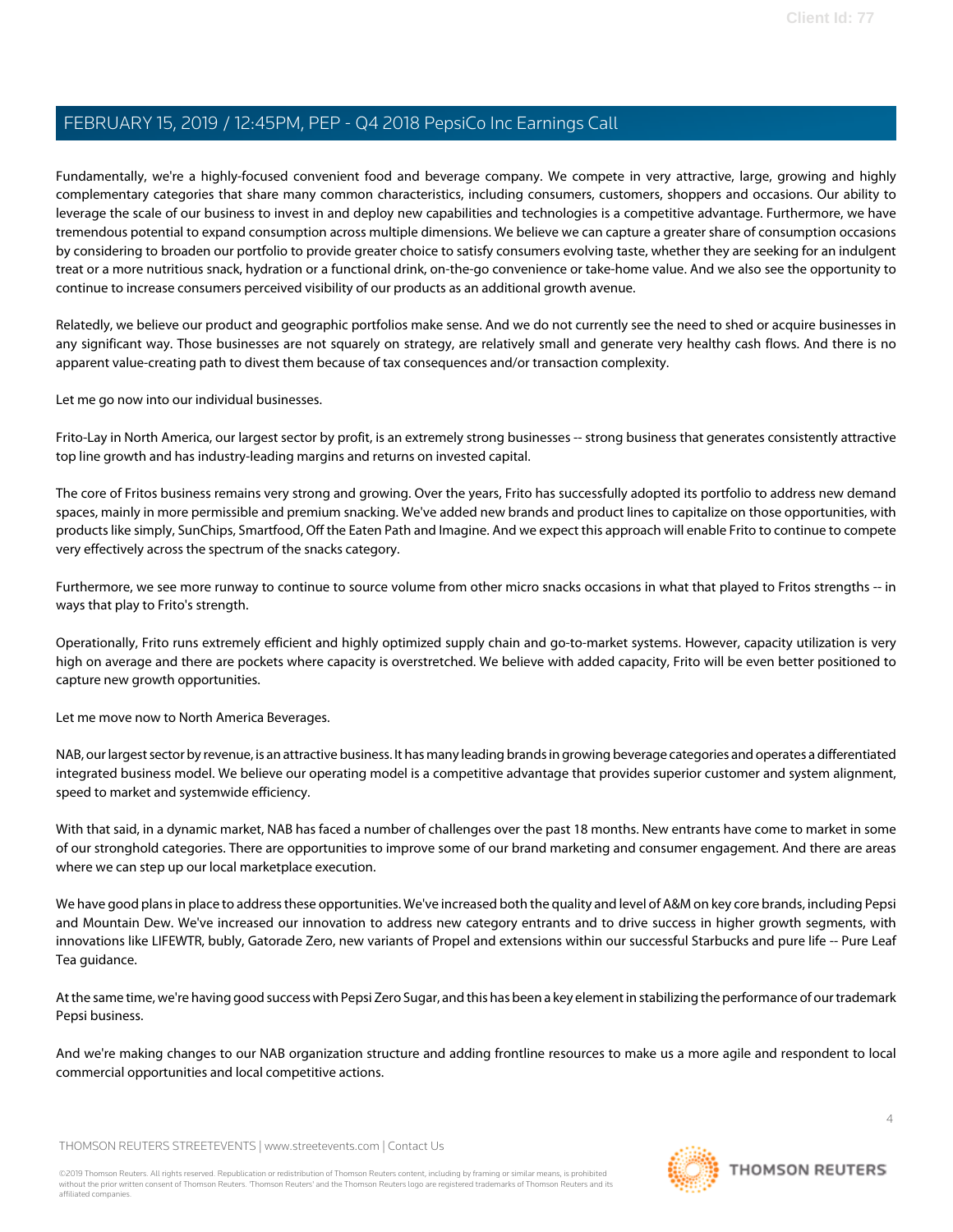While there is more work to do, we're very encouraged by this steady sequential improvement we've seen in the business. We are confident that with more well-placed investments, we'll see continued improvement in any of these performance.

Let me talk a bit about international now.

We have a very well developed international footprint, and our international businesses are performing very well. We have strong market positions in snacks globally and within most of our key markets. And in beverages, we have very competitive market positions, either outright or in combination with our bottling partners who provide scale and round out our beverage product portfolio.

In most of our key markets, we're the #1 or #2 overall food and beverage supplier. Our categories travel well. And we had success innovating and marketing in ways that make our products highly relevant at a local level. We have a very well qualified playbook to expand our business in developing and emerging markets by exploiting our global capabilities to grow penetration and frequency. A key element of the playbook is lifting and shifting our ideas from market to market, still that we continue to hold. We believe with greater focus on capability deployments, increasing the local relevance of our products and achieving greater scale, our international business, especially in D&E markets, can be a source of even greater growth and higher profitability.

Underpinning all we do is our commitment to a strong environmental, social and governance agenda. Our sense of purpose is a great inspiration to our associates and makes us a very attractive place to build a career. Furthermore, we understand that we're an integral member of the communities we operate in.

We embrace the notion that we can and should make big positive impacts in our communities by leveraging our scale and deploying our capabilities to help our communities strive. We believe a strong ESG agenda is fundamental to long-term value creation. Our dedication to environmental, social and governance leadership will not waver.

So with these observations in mind, let me move on to our priorities.

Our first set of priorities relates to becoming faster, specifically, accelerating our rate of organic revenue growth. And if there's one thing I'd like you to take from our discussion today is that, we view topline acceleration as the single biggest opportunity to create more shareholder value. To achieve accelerated topline growth, we intend to strengthen and broaden our product portfolio packaging formats to win locally in convenient foods and beverages. And this means growing our core businesses as we continue to evolve our product portfolio and sharpening our focus on key geographies.

Across snacks and beverages, we'll invest to capture a greater share of consumption occasions, from indulgent to functional, social to individual, value to premium, and across dayparts from morning to night. We plan to do this by continuing to grow our core brands, which include \$22 billion brands, and building and/or acquiring new brands to cover new demand spaces, as we have recently done with bubly, LIFEWTR, update in Path or Bare.

Within snacks, we intend to further capitalize on the consumer trends of convenience and on-the-go in locally relevant ways. Here, we see themes of convenient mini meals, local street foods and local recipes, just a few inspirations to evolve our portfolio in very locally relevant ways.

We intend to rapidly scale our beyond the bottle initiative, building on the foundations of our recent acquisition of SodaStream and our internally developed Spire, Drinkfinity and Aquafina water station platforms to offer consumers even greater variety and choice in beverage formats.

From a geographic perspective, our priorities are clear: #1, invest to sustain Frito-Lay North America's growth and leadership; #2, strengthen North America Beverages to grow sustainably with the market; and third, accelerate our international expansion with a disciplined focus on right to win markets.

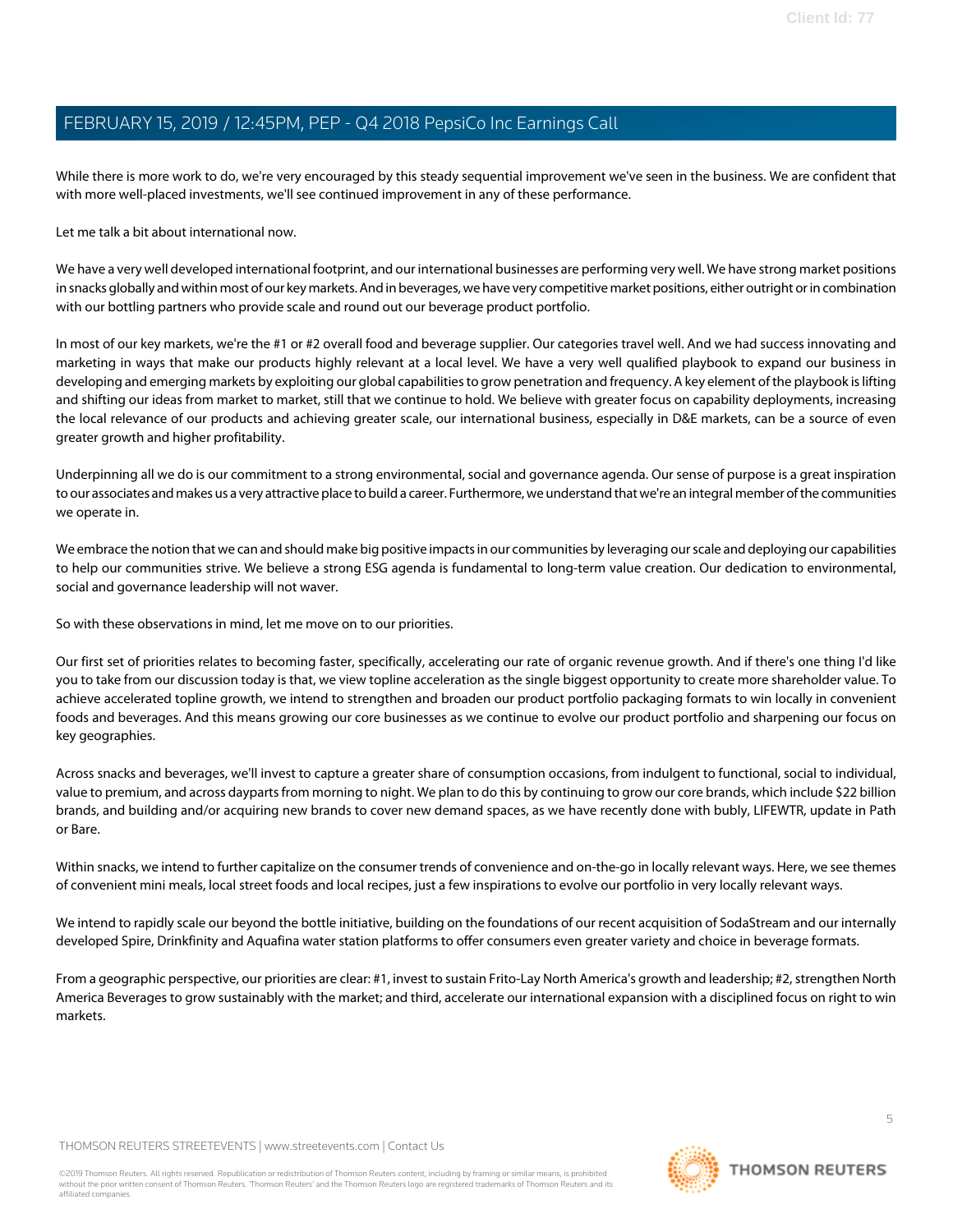Across each of these initiatives, we'll deploy a simple, clear and very effective growth model that's highly focused on the consumer. That is providing the consumer 4 key benefits: variety, that is what I want; ubiquity, where I want it; desirability, from a brand I trust; and value, with the benefits or affordability that appeals to me. Our entire commercial agenda is centered on delivering these 4 benefits to the consumer.

Our second set of priorities relates to becoming stronger. This involves becoming more capable, leaner, more agile and less bureaucratic. In doing so, we will drive down cost and that enables us to plow the savings back into the business to develop scale and sharpen core capabilities that drive even greater efficiency and effectiveness creating a virtuous cycle.

Our productivity programs will be guided by a set of universally applied principles, namely: achieving local affordability; simplifying and standardizing processes; collaborating across functions rather than optimizing within functions to achieve lowest cost end-to-end processes; relentlessly automating and merging the best of our optimized business models with the best new thinking and technologies.

Just as importantly, we're also adopting a philosophy that recognizes that not all the capabilities or costs are equal, so we'll be very discriminating in where we need to pay for best-in-class or we should pay for just good enough. These principles will be applied across the entire cost structure, from labor to discretionary costs, and advertising and marketing, to fixed assets.

The savings from our productivity programs will be substantially reinvested to develop and scale a set of core capabilities that we believe are necessary to deliver the consumer benefits I mentioned earlier. These capabilities are: indispensable brand building; science and design-led innovation; point of choice excellence across all channels, whether traditional or emerging; consumer intimacy, that is leveraging technology and connecting data to deepen our relationships with consumers, moving from relationships with groups of consumers to relationships with individual consumers. This enables a number of benefits, from individually based media and marketing engagement to personalized pricing; and finally, supply chain agility, where we deploy integrated and more robust data to improve demand forecasting and automation, advance robotics and other technology to make our manufacturing assets and go-to-market systems much more flexible to satisfy that demand with greater speed, precision and efficiency.

And of course, executing this aggressive agenda of top line acceleration productivity and capability building will require fostering a high-performance culture, one that is aligned on a common set of leadership behaviors and is supported by the right incentive systems.

Among the values we are emphasizing throughout the organization are being more center on the consumer, acting like owners, and moving with focus and speed.

And finally, we're examining ways to refine our incentive and pay systems to encourage local empowerment and accountability, as well as even greater alignment between management, our shareholders.

And our third and final objective relates to being a better company, with -- by being purpose-led. Performance with Purpose has been a cornerstone of PepsiCo for 12 years. Its guided our strategy and has been a point of differentiation. We're very proud of the progress we've made to date and equally excited about the continued evolution of our purpose agenda. With this in mind, our organization is committing to winning with purpose, which marks a new chapter in our purpose agenda. It acknowledges PepsiCo's leadership in integrating sustainability with a strive for more than a decade and conveys our belief that sustainability can be an even greater contributor to our success in the marketplace.

Essential to our winning with purpose agenda will be a sharpened focus on advancing sustainability -- advance in sustainable agricultural practices, a holistic strategy to support the creation of a circle or plastic economy, a striving for positive water impact and continuing to make our products more permissible to consumers.

As we work to execute each one of these priorities, our overarching goal is to accelerate the rate of topline growth to enable us to deliver balanced, sustainable financial performance that creates greater long-term sharehold value.

With that, now let me hand it over to Hugh to cover the financial goals in more detail.

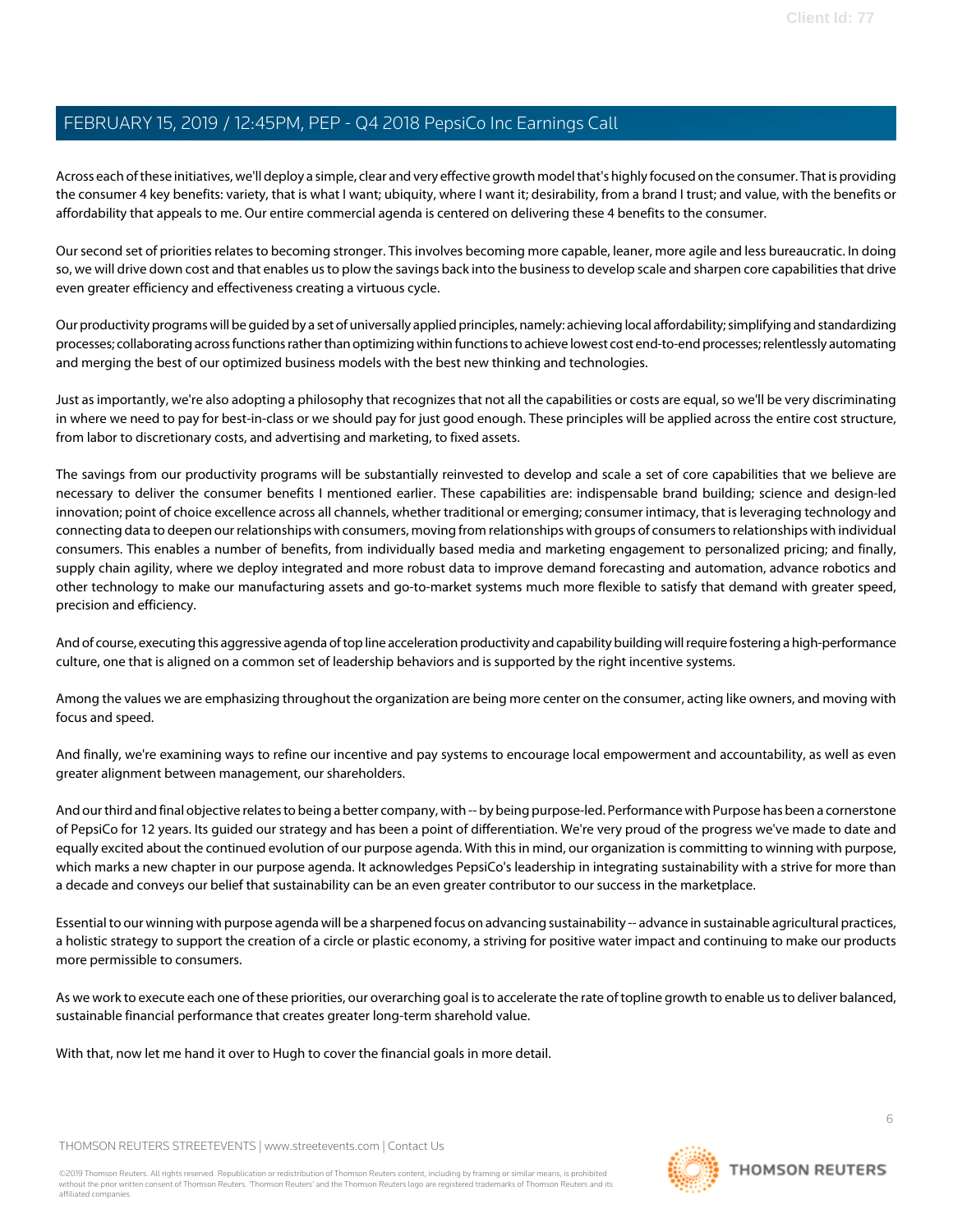#### <span id="page-6-0"></span>**Hugh F. Johnston** - PepsiCo, Inc. - Vice Chairman, Executive VP & CFO

Great. Thank you, Ramon, and good morning, everyone.

The plans Ramon just laid out are intended to create durable, attractive long-term financial performance and total shareholder returns, driven by organic revenue growth of 4% to 6%, 20 to 30 basis points of average annual core operating margin expansion, high single-digit core constant currency EPS growth, growing core net returns on invested capital, and attractive free cash flow and cash returns to shareholders.

To support our free cash flow and core net ROIC goals, we remain committed to disciplined capital allocation with our existing priorities intact, namely: #1, investing in the business, #2, paying a dividend; #3, tuck-in acquisitions; and #4, returning residual cash to shareholders through share repurchases.

Productivity is a key component of our go-forward plans, providing both fuel for reinvestment and improving our operating margins. We're extending our productivity savings target of more than \$1 billion annually through 2023. Contributing to this goal are savings we expect from restructuring actions we announced in this morning's release.

We intend to make substantial investments in the business in 2019 in A&M, manufacturing and go-to-market capacity, end-to-end supply chain transformation, and global systems harmonization and standardization.

While there are investments in each category in each operating sector, in terms of emphasis, in Frito-Lay North America and our international sectors, there is relatively greater emphasis on adding manufacturing and go-to-market capacity and supply chain transformation. In the case of North America Beverages, there is relatively greater emphasis on investing to support the core brands, ramped up innovation, and adding and redirecting resources to drive enhanced local marketplace execution.

And across all the sectors, as well as at the corporate center, we're investing to drive global systems harmonization and standardization.

These investments are being made with the aim of building the capabilities and implementing the processes that will support the achievement of the strategic priorities Ramon just reviewed, especially the achievement of sustained accelerated topline performance. We deeply analyze and assess each of the planned investments. We've established detailed guidepost to measure our progress and success against each one. And we're confident that the investments will return meaningful value to investors over time.

Beyond the stepped-up investments, our 2019 core earnings performance will be impacted by 3 other factors: first, we're lapping a number of strategic asset sale and refranchising gains and insurance recoveries net of a frontline bonus that contributed approximately \$0.17 to earnings in 2018; second, we expect the core tax rate to increase to approximately 21% in 2019 from a rate of 18.8% in 2018; and third, we expect foreign exchange translation to be an approximate 2 percentage point headwind to both revenue and EPS performance in 2019.

Taking all of this together, for 2019, we expect organic revenue growth of 4% and core EPS of approximately \$5.50. Importantly, we expect to see a return to high single-digit core constant currency EPS growth in 2020.

For 2019, we also expect free cash flow of approximately \$5 billion, reflecting a step-up in CapEx to approximately \$4.5 billion. Most of the increased capital spending is associated with accelerating progress on our strategic priorities. Following 2019, we expect our capital spending to moderate and to return to approximately 5% of revenue by 2022.

We expect total cash returns to shareholders of approximately \$8 billion in 2019, comprised with dividends of approximately \$5 billion and share repurchases of approximately \$3 billion.

With that, we'll now open it up to your questions. Operator, we'll take the first question.

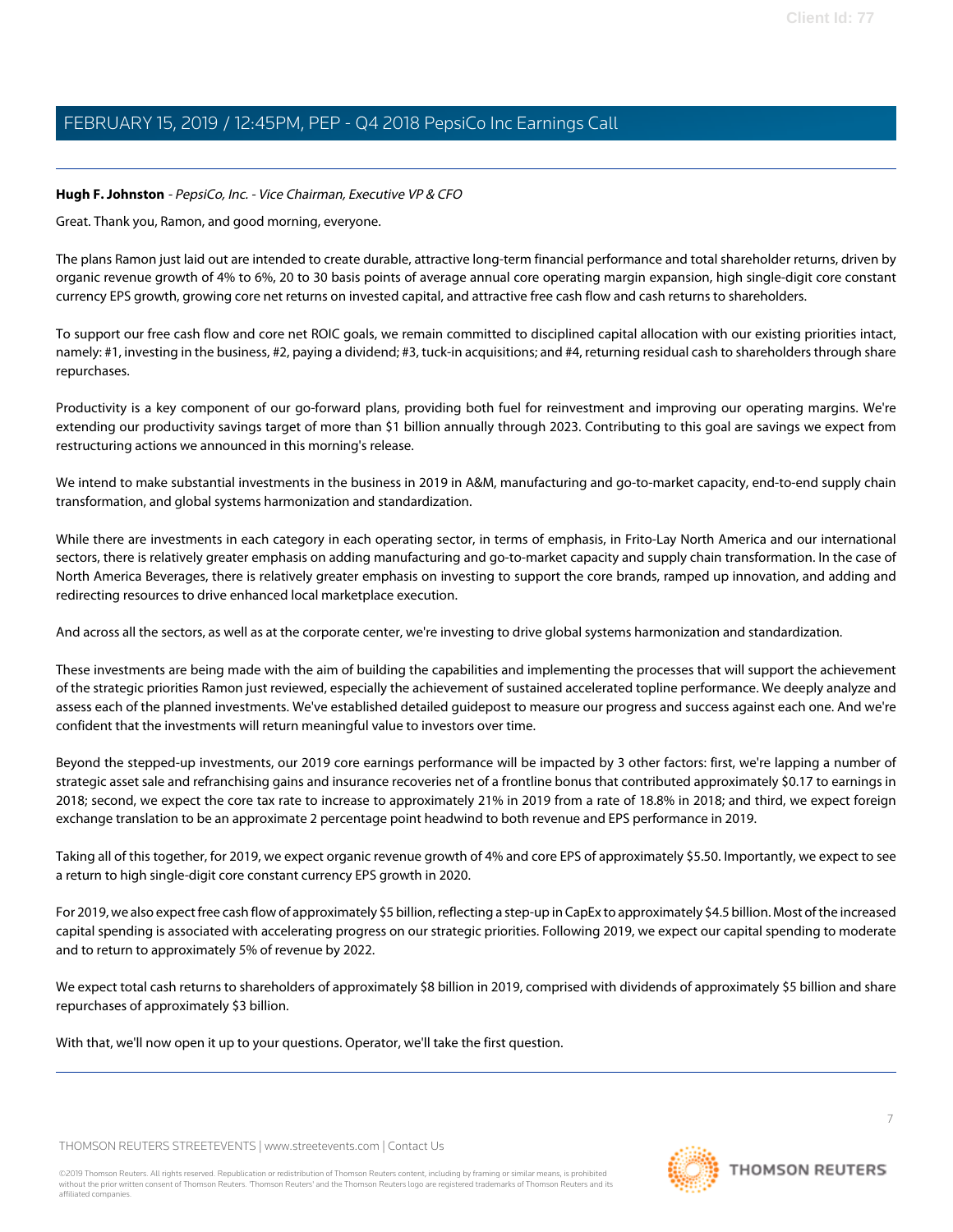### **QUESTIONS AND ANSWERS**

#### **Operator**

[Operator Instructions] Our first question comes from the line of Dara Mohsenian of Morgan Stanley.

#### <span id="page-7-1"></span>**Dara Warren Mohsenian** - Morgan Stanley, Research Division - MD

So Ramon and Hugh, your 2019 guidance clearly implies some substantial reinvestment, both from a P&L standpoint and on the CapEx line. Just at a high level, how did the organization come to that decision under new leadership? Is this more sort of underutilized opportunities under new CEO, you're looking at, as you highlighted maybe on the Frito capacity side? Or is it more a need to reboost coffers after a tough external environment the last few years that may have pressured spend a bit? Because you do appear to be leaving 2018 with some nice momentum from a topline perspective. So just trying to better understand the decision at a high level. And then also it would be helpful if you could give us some more granular detail on which product categories or geographies that incremental spend is particularly focused on, both from P&L and CapEx standpoint. And what gives you confidence around the ROI behind that spend as you look out getting it back to that high single-digit algorithm beyond 2019?

#### **Ramon Luis Laguarta** - PepsiCo, Inc. - Chairman, President & CEO

Okay. Let me start. The -- I mean the process was a, say a 4-month process that we've -- you know we've been together as a management team over a series of meetings, trying to define what would be the next chapter of PepsiCo. And we came to the realization that we have a good company, we can be a great company. And there is a, say an aligned vision to be a much faster growing company, because we see that our categories are very healthy in large, growing across the world. And we have been performing okay against the category, but there is further growth and further opportunities for us to grow share in those categories. And the process started with, let's see how we can refocus the discretionary funds that we have in each one of our business against the growth opportunities. So we're doing that as part of the AOP for '19. And then we came to the realization, there is even further opportunities for us to invest and grow our top line in a very competitive way and profitable way. So that's what we are. In terms of the areas of spend, you should think about we're investing across all the businesses, from our North America business to our international businesses. And we're investing in brand building, selling capacity and supply chain capacity. Those are the big areas. And also, we've been in building capabilities for the last few years, and we are going to continue to do in areas like away from home, e-commerce, some of the large channels that are driving a lot of growth for the categories.

#### <span id="page-7-0"></span>**Operator**

Your next question comes from the line of Bryan Spillane of Bank of America.

#### **Bryan Douglass Spillane** - BofA Merrill Lynch, Research Division - MD of Equity Research

So just 2 questions related to the investments this year. One, is there incremental -- is it \$1 billion of incremental productivity also in 2019? And then second, I guess, as we look at -- there were some investments that went into the business in '18 and then some incremental investments that goes into the business in '19. So in trying to understand like how much of that goes in and stays in the business? Kind of the relative size of that? I mean back of the envelope, I was set of getting to about \$500 million. So if you can give us any sense as to whether that's close to the ballpark in terms of the size of the reinvestment?

#### **Hugh F. Johnston** - PepsiCo, Inc. - Vice Chairman, Executive VP & CFO

Yes. Bryan, it's Hugh. So in terms of the size of the reinvestment, we haven't got overly specific with the numbers. But if you think about what our normal EPS is versus what we're doing this year, I would think about somewhere between 40% and 50% of it being reinvestment and then the other factors. We've mentioned the tax rate and the one-timer lapping being the other parts of it. As to the other part of your question, as you know even in late 2017 and into 2018, we did start making some reinvestments back into the business because with the tax cut and other things,

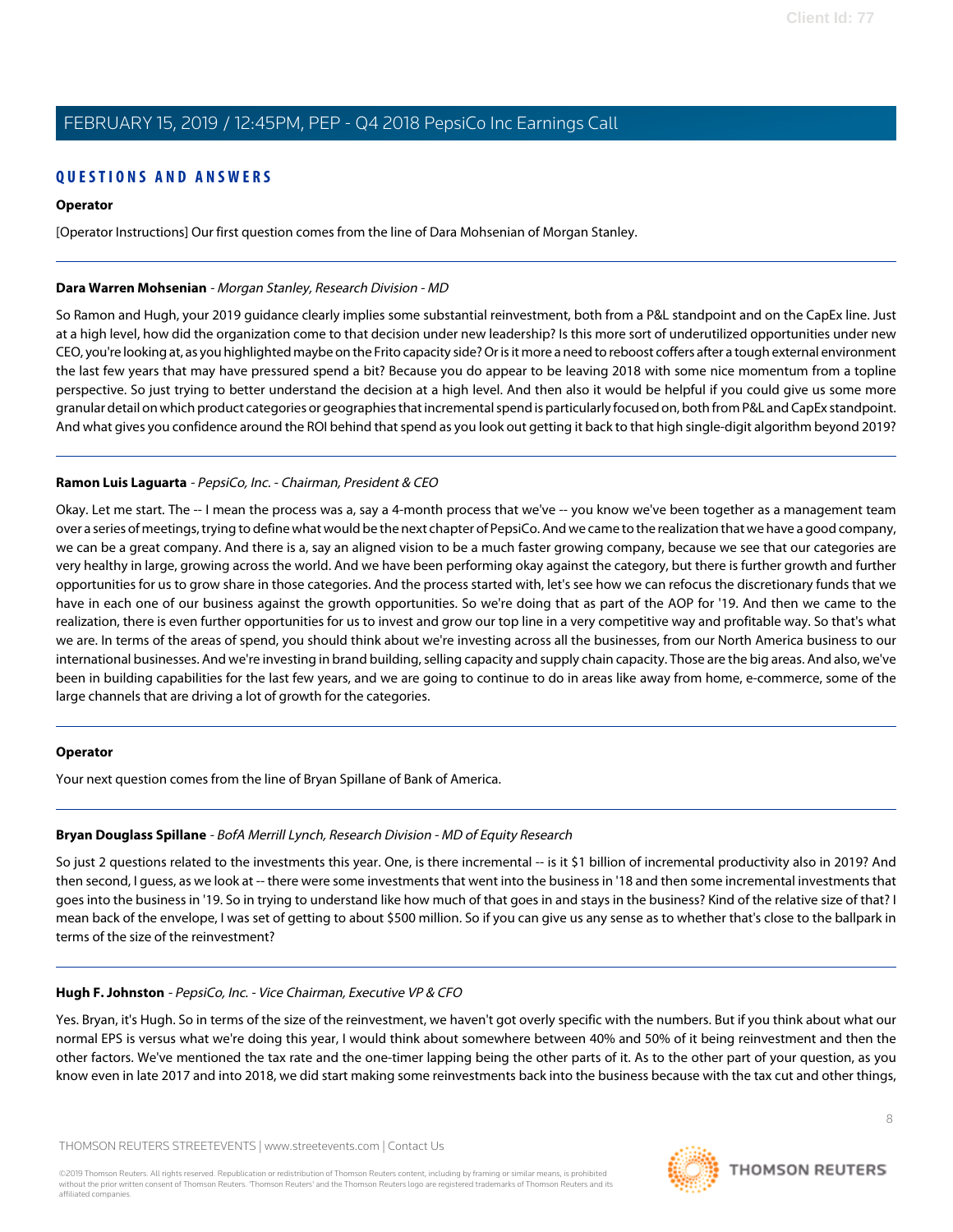we had the opportunity to do that in '18. The thing that gives us a lot of confidence and gives us a belief that the ROIs are going to be good is the money that we've invested so far, we have actually seen good payback. The reason for that is, obviously, we participate in 2 great categories, convenient foods and beverages. And when we invest money in those businesses, there's good consumer and customer response to it. So the fact that we put money into the businesses and we've seen such good response is what gives us confidence, like going forward, we should continue to do that into 2019. The one thing I do want to stress in all of this is, we started with making the internal cost structure of the company more efficient and have done everything we can do with that, and the restructuring is part of doing that. The incremental portion of it obviously is what we're talking to you about its investors, but I want to assure you while that we've worked hard to make sure PepsiCo is as efficient as it can possibly be, and we'll continue to strive to do that as well.

#### **Operator**

<span id="page-8-1"></span>Your next question comes from the line of Lauren Lieberman of Barclays.

#### **Lauren Rae Lieberman** - Barclays Bank PLC, Research Division - MD & Senior Research Analyst

I know that you very specifically talked about 2020 earnings growth coming back to kind of the high single-digit range. But in the long-term guidance, you did lower the long-term operating margin target to like 20 to 30 basis points, something more like 30 to 50. So can you just talk a little bit about what's driving that view of the long-term margin in the business? Is it a change in the what's passes from a gross margin perspective? It sounds like a lot of the productivity and restructuring that you're doing should be yielding a more efficient cost structure for the long term? So I was curious why there's sort of less operating leverage in the long-term model.

#### **Ramon Luis Laguarta** - PepsiCo, Inc. - Chairman, President & CEO

Yes. Let me start and then Hugh can give you a few more details. If you think about the 3 things we're trying to do, which is become faster, stronger and better. We want to first, invest in the business and opportunities that we see ahead of us, and that's going to make us faster, and that's -- they're investments we put in the business last year. As Hugh said, we've optimized, we've seen the ROIs, and we're deploying again this year with some incremental investments. The second concept of being stronger goes to the question that you're posing here which is we're trying to look at adapting technology and data much more in our business, in the way we do business. That will drive a lot of savings that we'll be reinvesting in the new capabilities we've been talking about. We believe that will give us a competitive -- sustained competitive advantage over the long term. These are capabilities in the areas of basically consumer customer and supply chain agility. So yes, you will see a, I think, a virtuous cycle of additional savings, being both brought to the bottom line and what we think is a 0.2, 0.3 margin expansion every year, but very importantly, we want to make sure that the business gets the reinvestment required to become -- to stay as a very competitive business long-term.

#### <span id="page-8-0"></span>**Operator**

Your next question comes from the line of Ali Dibadj of Bernstein.

#### **Ali Dibadj** - Sanford C. Bernstein & Co., LLC., Research Division - SVP and Senior Analyst

So I have actually 3 questions and all under the umbrella of your philosophy, Ramon. One is that you mentioned you met with clients and consumers and employees. But it doesn't seem like you'd done a lot of meetings with shareholders in forming your observations and priorities. And just wanted to understand why. Clearly, the lot of folks on this call are your owners. Secondly, your philosophy on reinvestments, how does that apply to your philosophy on price/mix rationality, for a lack of a better term, i.e. kind of measured increases and pricing over the past few years, and beverages has taken that industry out of the penalty box for investors, so I'd love to hear your philosophy there. And lastly, your level of confidence that one year of reinvestments is enough to get back to your accelerated long-term growth algorithm 2020 and beyond.

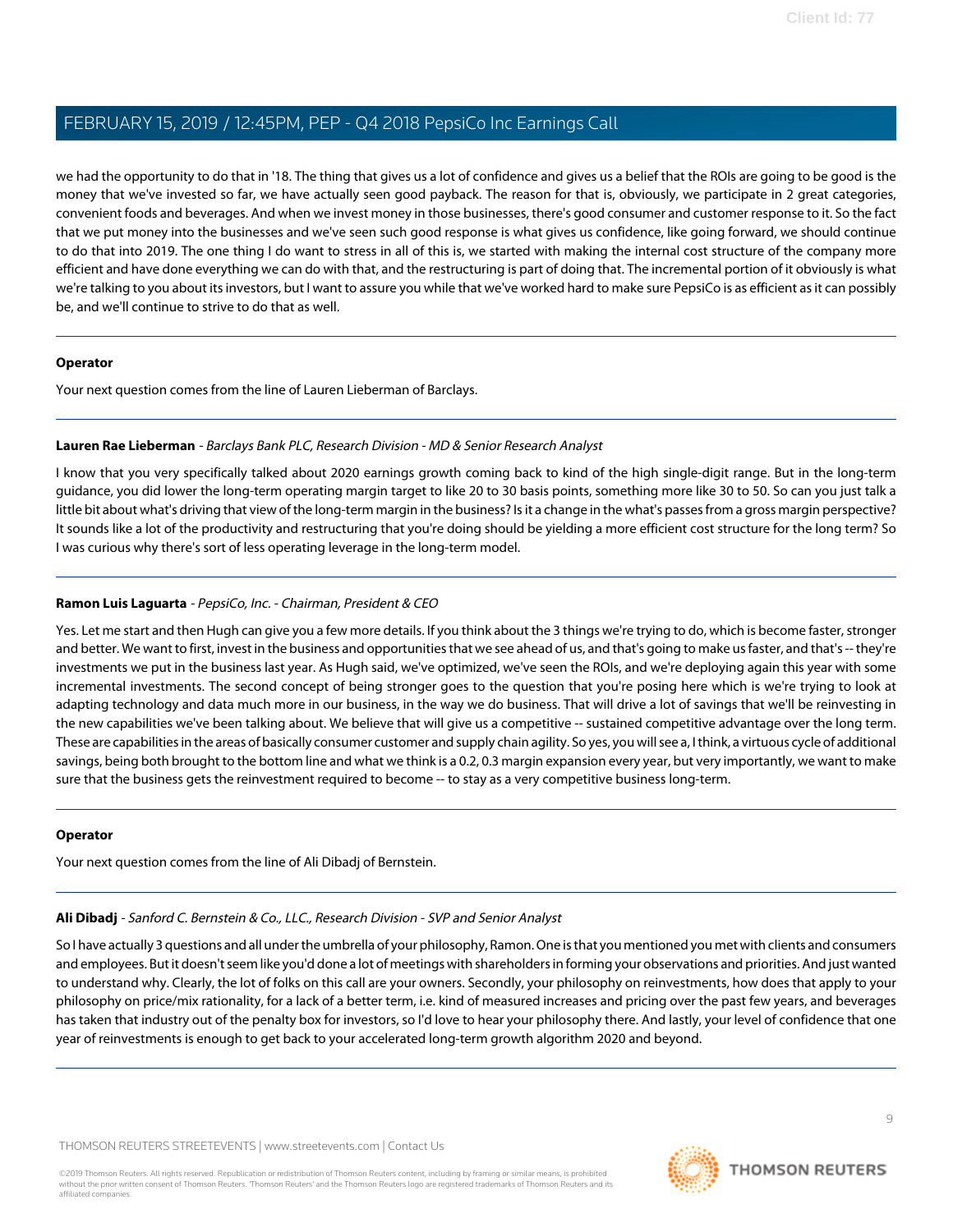#### **Ramon Luis Laguarta** - PepsiCo, Inc. - Chairman, President & CEO

Thank you, Ali. Let me start from the last one, I think it's a core, the essence of what we're trying to do. As Hugh said, we started investing in '18 back in the business. I mean the tax reduction helped us there. and we saw areas where we had very high ROIs, which some area where we didn't have so much high ROIs. So we, at the beginning of this year, we went through a what I think is a pretty rigorous process of filtering investments and saying, "okay, these are areas where we need to double down." And we're adding some more resources to those areas. And it's across, what I said, branding, selling capacity, manufacturing capacity, supply chain capacity and some of the new capabilities. But again, the essence of the model is not this one-year effort that we're trying to make with additional resources. The essence is how we're transforming the machine, the operating machine of PepsiCo with technology and data, and really looking very hard our cost structures to drive sustained savings that we'll reinvest in these new capabilities that we need for the future. That is really the essence of the model. But don't think of a one-year investment which would be a 2-year investment because '18, we already started investing. But think of this as an acceleration and then a very clear transformation of capabilities that will make the acceleration sustainable. And it's a virtuous cycle of adapting technologies, driving savings and reinvesting those savings into what we think are the things that will make us best-in-class in our industry, and it's doubling down on consumer intimacies, doubling down on innovation, doubling down in brand-building, it's multichannel go-to-market capabilities and then flexible supply chain. That's how we are -- how we see the long-term momentum.

#### **Hugh F. Johnston** - PepsiCo, Inc. - Vice Chairman, Executive VP & CFO

And Ali, the follow-up on your question on price rationality, we do think there's price rationality in the market right now. And a part of our long-term algorithm is continued price rationality in the marketplace.

#### **Ramon Luis Laguarta** - PepsiCo, Inc. - Chairman, President & CEO

Yes.

#### <span id="page-9-0"></span>**Operator**

Your next question comes from the line of Judy Hong of Goldman Sachs.

#### **Judy Eunjoo Hong** - Goldman Sachs Group Inc., Research Division - MD, Senior Analyst & Co-Head of the GIR Asian Professionals Network

So I guess I wanted to actually ask about Frito-Lay North America, Ramon. So clearly, that business has been on a pretty solid footing. You talked about the potential opportunities to grow that business further. A lot of the growth in the last few years has come from price/mix. So I'm just wondering if you can elaborate on more specific programs to really drive consumption and volume increases in Frito-Lay. And then separately, Ramon, I think you talked about being happy with the portfolio, and not really making a big changes to your portfolio, either acquisition or divestiture. I know you guys been looking at North America beverage business from a refranchising perspective. Is that now off the table as you kind of went through the review in the last 4 months?

#### **Ramon Luis Laguarta** - PepsiCo, Inc. - Chairman, President & CEO

Okay. Let me start with Frito. Listen, Frito is probably one of the I would say, best consumer companies in the world, I would say, and we continue to find ways to transform ourselves, both on the portfolio and on the capabilities and infrastructure of the business. So the way we're thinking about Frito is you think our share of market is about 65% of salty, about 39% of what we call savory and only 19% of micro snacks. We see great opportunities for Frito to grow into new dayparts, into new channels, into even grow within existing channels and within existing consumer occasions. So the growth opportunities for Frito are multiple. I think the team has done a great job in keeping a very healthy core, our Doritos, Cheetos, Lay's, Raffles, Tostitos brands are growing very healthy, and build additional brands that cover new spaces, either cohorts or dayparts. So we see a very strong growth model from the brand perspective, from the channel perspective. And what we're trying to do is make sure Frito gets

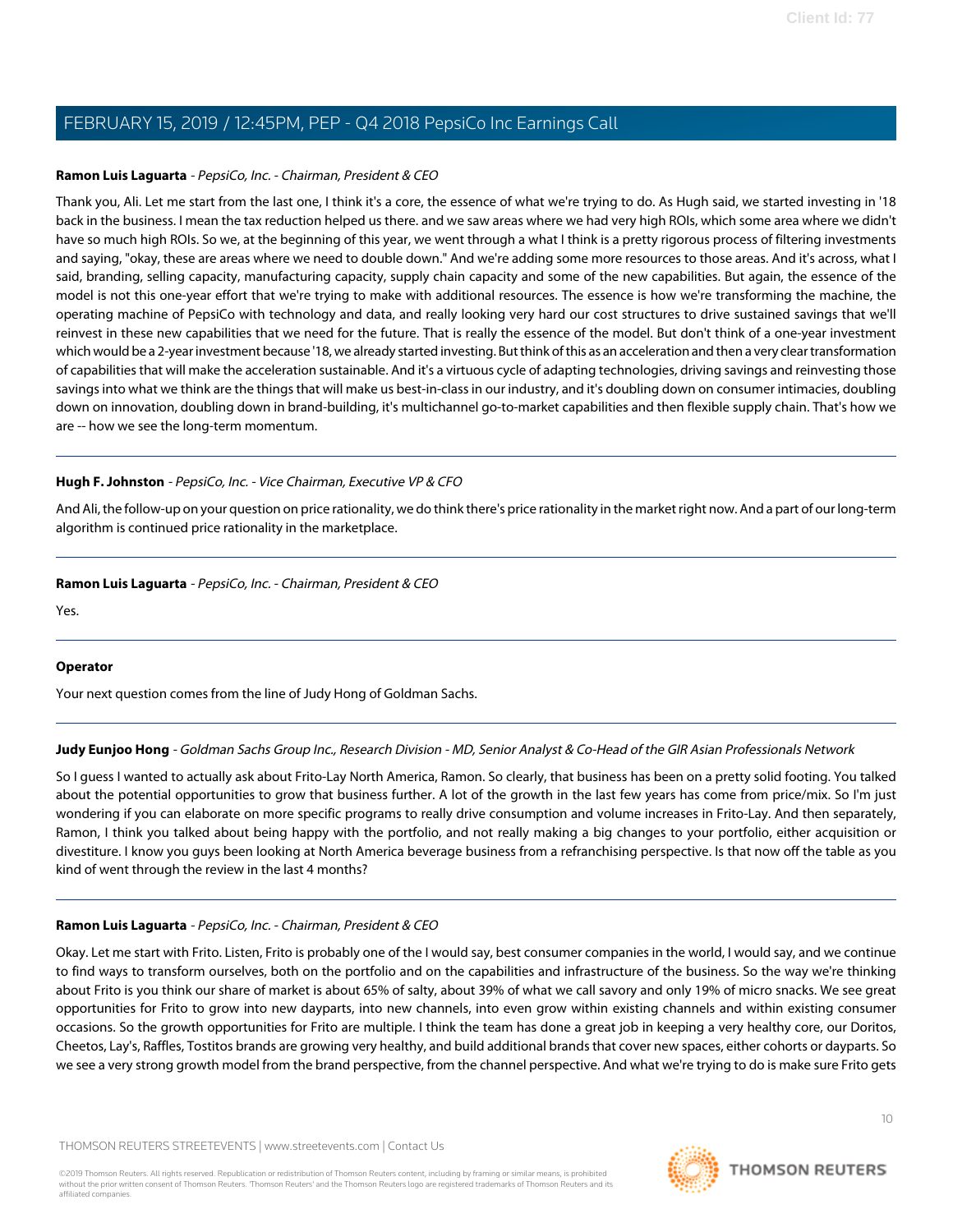-- is well-funded to go after all these opportunities both from the P&L and from the CapEx point of view, because the ROIC on those investments is unbeatable. And I believe we have an amazing team that is extremely capable, proves it every day in the marketplace and is very rigorous in how they manage investments. So empowering that team with the right resources and giving them the higher vision of grow even faster and gain more share in the U.S. snack business I think is the right thing to do for the -- for PepsiCo.

#### **Operator**

<span id="page-10-0"></span>Your next question comes from the line of Andrea Teixeira of JPMorgan.

#### **Andrea Faria Teixeira** - JP Morgan Chase & Co, Research Division - MD

So Ramon, best of luck as the CEO. And I just wanted to ask you about the company's long-term organic revenue growth, the target of 4% to 6%. So could you maybe help us decompose this target between your expectations for snacks and beverages globally, as well as in developed and developing markets? And just a clarification on Judy's second question I think about refranchising. Should we -- have you decide not to refranchise NAB at this time, or is it still on the table?

#### **Ramon Luis Laguarta** - PepsiCo, Inc. - Chairman, President & CEO

Okay. Let me address both. I mean the way you should think and there about our 4% to 6% is we have a great portfolio of geographies and categories around the world, and we see this more side of opportunities where we're investing to drive growth and be more competitive short-term and long-term and should be thinking about the overall portfolio delivering this number of between 4% to 6%. So I won't go into the details of how are going to grow in each one of these categories. You will see us as we unfold the results going forward. With regards to NAB, yes, I think, sorry i did -- I forgot to answer the question before, yes, we spent a lot of time as a management team, obviously studying NAB and the different options we have there. We love NAB business. We think it's a great business that will play a very important role in the future of PepsiCo, and we're convinced it will drive very good results for us. And we believe that the key areas of success I think for NAB going forward will be around having the very strong brands in the different spaces and cohorts. And we think we have the brands. And we've may be may have to strengthen some of the brands or we have those brands and we'll be able to create new brands with -- as we've proven with bubly or LIFEWTR or some of our new innovations. Second will be, our ability to execute in the marketplace, both with the very large customers and also in the local up and down the street. And I think we can do that, and we are a great operating company, and we know we can do this without refranchising. Third point will be having a very flexible and cost competitive supply chain. And the third will be having the right high-performance culture in the business. All of those 4 success factors to me are not related to refranchising, plus refranchising per se will be a very complex and disruptive event for us as a company. So yes, you should assume that we're going to compete very hard in this business. We're going to invest sustainably and rationally. And we'll keep building a very strong company that I'm convinced will do great for us in the near future.

#### <span id="page-10-1"></span>**Operator**

Your next question comes from the line of Steve Powers of Deutsche Bank.

#### **Stephen Robert R. Powers** - Deutsche Bank AG, Research Division - Research Analyst

And I was hoping we could just dig a little bit further into your strategic outlook. If we think about PepsiCo in 2025, what does being the great company that you mentioned at the outset really look like? How would you describe it? And how important is it to you that you can arrive at that destination without the need for another sidestep or effective algorithm reset somewhere between? And maybe as you just talked about that future vision, just going to the prior conversation, just love some color on what you -- what role you think, the long-standing better together Power Of One strategy plays within that? It sounds like something you remain committed to. So do you think maybe can be strengthened further? But I'll just love if you could expand on that as well.

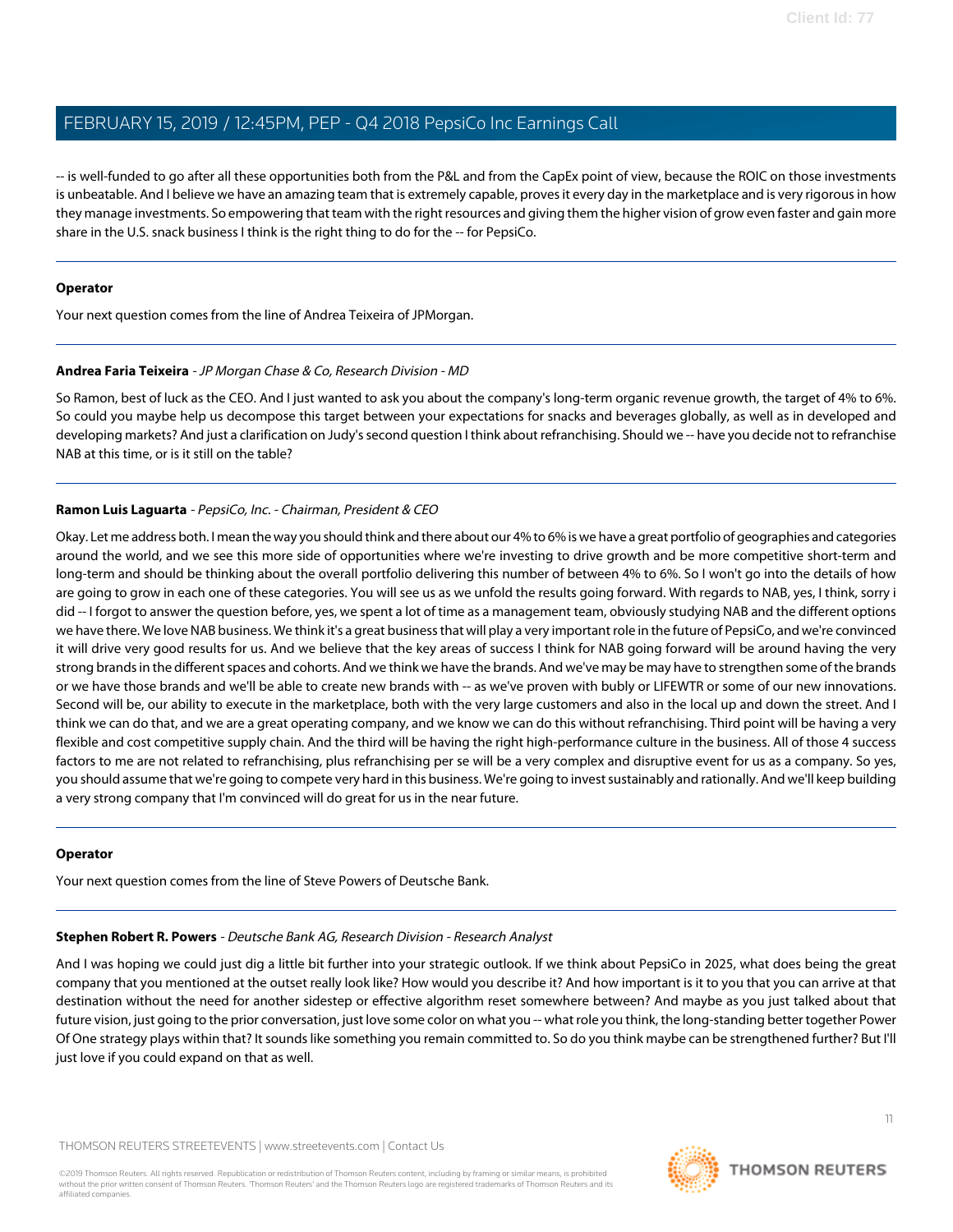#### **Ramon Luis Laguarta** - PepsiCo, Inc. - Chairman, President & CEO

You should think of PepsiCo as a, I said, a company that plays in 2 huge large categories that globally, have a lot of tailwind. And our ability to perform on a very high competitive level in those 2 categories globally gives us the ability to be a top-performing investment for you guys in the consumer goods space. So I think you should be thinking about a company that has a long-term value creation model, center around accelerated growth and sustained growth, and gaining share consistently in our 2 large categories. That's how I would ambition. How we do it. I think we painted a picture on how we're thinking about our portfolio and how we're going to be look very holistically at the opportunities in each of our categories. And there's multiple demands, spaces, there's a lot of coffers, there's a lot of different dayparts in those categories that provide for immense opportunities for us to innovate and build brands and continue to grow. Geographically, you should be thinking about a company that is, I would say, skewed to developed markets, Western Europe and the U.S., And obviously, long-term, we would like to be stronger in some of our developing markets, while we have strong positions to build on top, so we have strong talent, we have strong market position in some of those markets. And you should think about us growing very fast in those geographies and adding to our -- how we reach consumers around the world. Think of us, we sell 1.5 billion servings a day, so we touch conceptually 1.5 billion people around the world every day, so our ambition is to become at least a 2 -- touch at least 2 billion people every day, that's some of the aspiration we have as a management team. So you should be thinking around the vectors of how many people we serve every day and around what do we offer that people in terms of the both the convenient foods and the beverage categories.

#### **Operator**

<span id="page-11-0"></span>Your next question comes from the line of Caroline Levy of Macquarie.

#### **Caroline Shan Levy** - Macquarie Research - Senior Analyst

My question is around -- I'm just hoping you can actually elaborate on what you can do in the route to market field, just a little more detail, because if I think about the beverage business, it feels like you have some catch-up, particularly in North America. In snacks, you're already really, really good. So taking the 2 different sides, are you going to focus more on the small channels where brands are often built and nurtured? And how do you manage an online business when you're shipping heavy beverages? So just touching on that range of opportunity.

#### **Ramon Luis Laguarta** - PepsiCo, Inc. - Chairman, President & CEO

Yes. Listen, thanks for the question. The -- you know the value creation of a category is proportionate in the impulse part of our business. So obviously, we want to maximize our go to market where we can generate impulse occasions, we capture much more value for our -- I think we provide more value to the consumer and we capture more profit as a company. So obviously, as you think about the areas where we'll be investing money to become much more of a great -- a customer service company, we will invest against the large customers and they are critical for us to serve a lot of households. And there, I think, the opportunity to put all our categories together to serve customers like Walmart, Amazon, et cetera, is a big idea. Then in terms of the capillarity and the ubiquity of distribution of our categories, I don't think we're satisfied with NAB or we're satisfied with Frito or we're satisfied with any of our companies. There are almost unlimited numbers of point of sale for our categories. And our strategic intent is to be everywhere where there could be a location to serve a consumer to buy a snack or a beverage. And it's not only the conventional points of sale that you're thinking about. It could be endless numbers. So how do we become -- how do we make money in servicing those stores is the biggest strategic idea. We have a lot of technology to unlock this. I mean we're playing obviously across nonconventional ways to get to those points of sale, and that's core capability of the company.

#### **Operator**

Your next question comes from the line of Nick Modi of RBC.

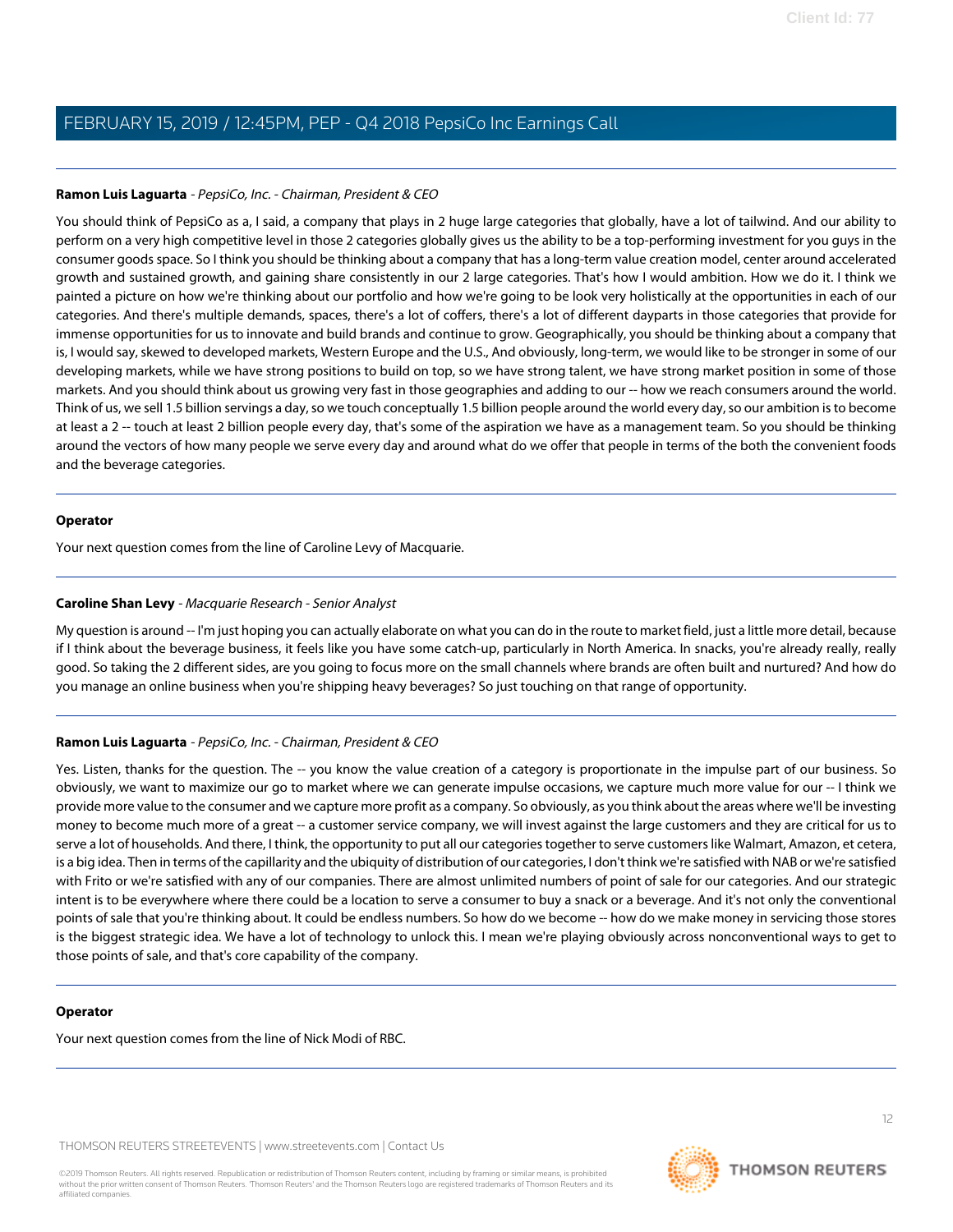#### **Unidentified Analyst**

Ramon, you talked about the reinvestment and you talked about frontline, putting more investment in frontline. Can you maybe help us understand in terms of kind of the percentages you're allocating or you're thinking about in terms of increases in advertising and then also the in-store execution portion in NAB? And then the second question is you also talked about perhaps adding more capacity in the Frito business. So does that mean you're going to reduce your alliance on copackers?

#### **Ramon Luis Laguarta** - PepsiCo, Inc. - Chairman, President & CEO

I'll just start with Frito. Yes, we -- with the growth of the business, we're stretched on some of our technologies, which impacts the service, the demand on some of our products, so we'll be investing in additional capacity in Fritos. We're actually investing, and you should see it in -- I would assume, an additional share of market gain from us in the coming years. With regards to NAB investments, obviously, I cannot give you detail. This is a very sensitive information of where we're going to invest in our SMP money, but you should think about us adding selling capacity across the U.S. for both our food service and our small format outlets.

#### **Operator**

<span id="page-12-0"></span>Your next question comes from the line of Bonnie Herzog of Wells Fargo.

#### **Bonnie Lee Herzog** - Wells Fargo Securities, LLC, Research Division - MD and Senior Beverage & Tobacco Analyst

All right. I certainly sensed an overall level of urgency from you based on your competition. And specifically, on NAB, you mentioned you're stepping up innovation investment to reignite growth. So I guess I've got a couple of questions. First, how much of a lag do you anticipate before you anticipate seeing improvements on your top line? And then, in general, how do you think about balancing this higher level of spending with your ability to drive profitability growth, and then more importantly, your ability to expand margins in NAB specifically, again, over the long term?

#### **Ramon Luis Laguarta** - PepsiCo, Inc. - Chairman, President & CEO

Yes. We've been investing in NAB now for a year or so in -- especially in our brands, but also in some of our execution capabilities. And we're seen good returns on some of those investments and not so good returns from some others. So what we're doing is, clearly, optimizing our investments against the areas where we see we're getting more overall return. The performance of the company, as you saw in our Q4 numbers, is improving, right? So we're doing -- we had a good 2.5% in Q3, we grew 2% in Q4. So we'll keep investing in the business to get to a -- to stay positive. And our ultimate ambition is to grow with the market, and the timeline we're aspiring to do that is by the end of this year. It might take us a bit longer. The way I see this is -- and this is my experience with businesses, large business that need to turn around is, you need to agree on a long-term objectives. In our case, is growing with the market and eventually growing share. And then give -- empower the team with the right resources, make them feel that you support them and give them very clear milestones to go after those -- that turnaround. That's what we're doing with NAB. The team is responding. We're having very clear process internally to monitor progress. And we feel good. We feel good and we feel fortunate to have the rest of the company portfolio to -- that we can still deliver a very good performance to the company and invest in what is going to be a very powerful business for us in the future.

#### **Operator**

Your next question comes from the line of Kevin Grundy of Jefferies.

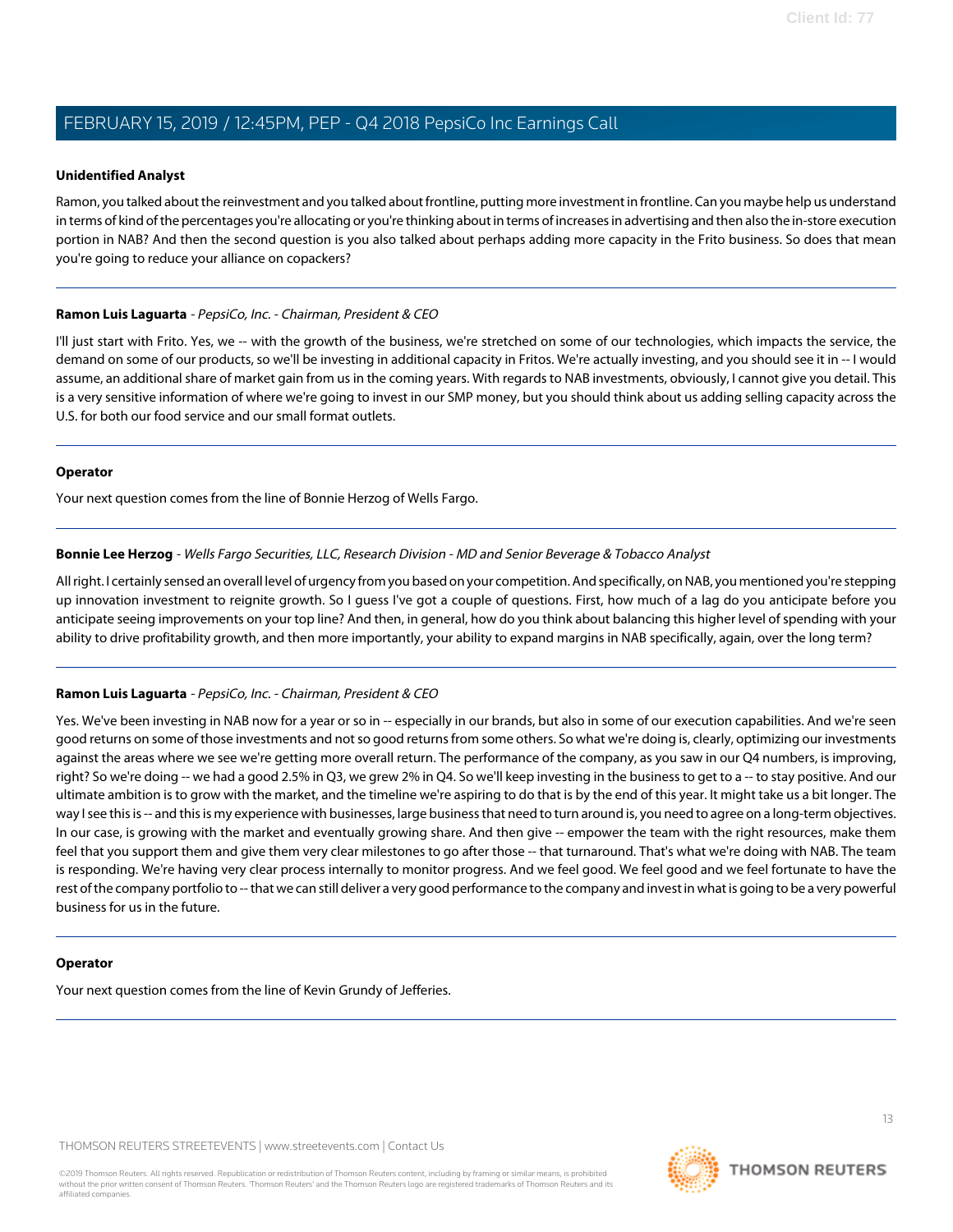#### <span id="page-13-0"></span>**Kevin Michael Grundy** - Jefferies LLC, Research Division - Senior VP & Equity Analyst

So I wanted to come back to portfolio considerations with beverages and snacks. So particularly, Ramon, the ability to drive more consumption occasions, so under sort of the thinking of the 2 or Better Together. And it sounds like you too are of the view that the beverage and snacks do belong together. But I think there have been some questions on how successful the company has been in that pursuit of cross-selling over the years, particularly given some of the notable challenges in beverages. So do you see it that way? Is that an unfair assessment that the company has not done as well as it could possibly could in terms of cross-selling and utilizing the strength of both of these businesses. And as you're thinking about the priorities of how to reaccelerate growth in NAB, is there a greater cohesiveness with Frito that could be part of that strategy? So any comments there will be helpful.

#### **Ramon Luis Laguarta** - PepsiCo, Inc. - Chairman, President & CEO

Yes. Listen, I've been -- as you guys know, I've been in Europe for a few years. And there, we have this kind of what we call Power of One model in some countries, I don't know, in a lot of countries actually. And so I understand the value of where the scale makes sense and where the focus makes sense. And more or less, I mean it's not a science. It's almost an art on where does the scale give you a competitive advantage and where the scale defocuses you. And so, listen, I don't know if you guys walk around the stores for the Super Bowl. But if you see the displays we're able to build together as an organization, the amount of traffic we build for our customers because of those displays, and the combined consumption that was between our 2 categories because of those display, you would see that there is a very clear opportunity for us to dial up if that is an opportunity. Also, on the cost side, we're doing a lot of things together, right? So if you think about freight, for example, it's a great area where we're in a lot of productivity because of combined freight. And as you think about future capabilities, we're trying to build them as a combined company. Our e-commerce capability, some of the ones I referred to this morning, the consumer intimacy, so our ability to attract talent, special talent, retain talent and challenge talent is much, much -- we have a much higher likelihood to succeed if we do it as a full PepsiCo. So we see many areas of value for Power of One, but we also see areas where Power of One could derail the performance of each one of the businesses. So you will see, yes, there are opportunities, but we have to address them very carefully and with -- and we'll try to narrow. We'll make mistakes in some areas. We'll get better in others. So that's how you should think, but yes, of course, France is a competitive advantage, and we would not be doing the best for our shareholders if we don't explore this area to the maximum.

#### <span id="page-13-1"></span>**Operator**

Your next question comes from the line of Laurent Grandet of Guggenheim.

#### **Laurent Daniel Grandet** - Guggenheim Securities, LLC, Research Division - Senior Analyst and MD of the Consumer & Retail Team

Lots of question about NAB and Frito-Lay. I like to -- would be interesting to having your perspective on the Quaker business and the role of Quaker in PepsiCo's portfolio in the near or long-term future. Is its margin now is at a relatively high level, especially in comparison to other sales, I mean, businesses? Now it has not been growing for one and it seems like it's not really at the center of the impulse occasion, you said was the strength of PepsiCo. So really, would like to have your perspective on the Quaker business going forward.

#### **Ramon Luis Laguarta** - PepsiCo, Inc. - Chairman, President & CEO

Okay. Thank you, Laurent. Listen, we love our Quaker business. I think it's a -- it compliments our portfolio, and it makes us strong in a daypart that in where we're weaker otherwise. Now we need to be better at exploiting some of the opportunities of that brand internationally. So we have a very strong business in Europe and it's doing very well. Here domestically, you could think of the more we see clearly breakfast becoming an on-the-go occasion. It is -- people are rushing for to get to work early in the morning. There is a huge opportunity for us to play with Quaker in that, I would say, higher value, new consumer demand moment of breakfast on the go. You're going to see us innovating in that space. And you might -- you will see, again, another vector of Power of One as we leverage some of our go-to-market strength to deliver on the convenience on the go forward for Quaker. So I think it plays a role in our portfolio, apart from the, obviously, the cash flow it generates and the great returns we get from